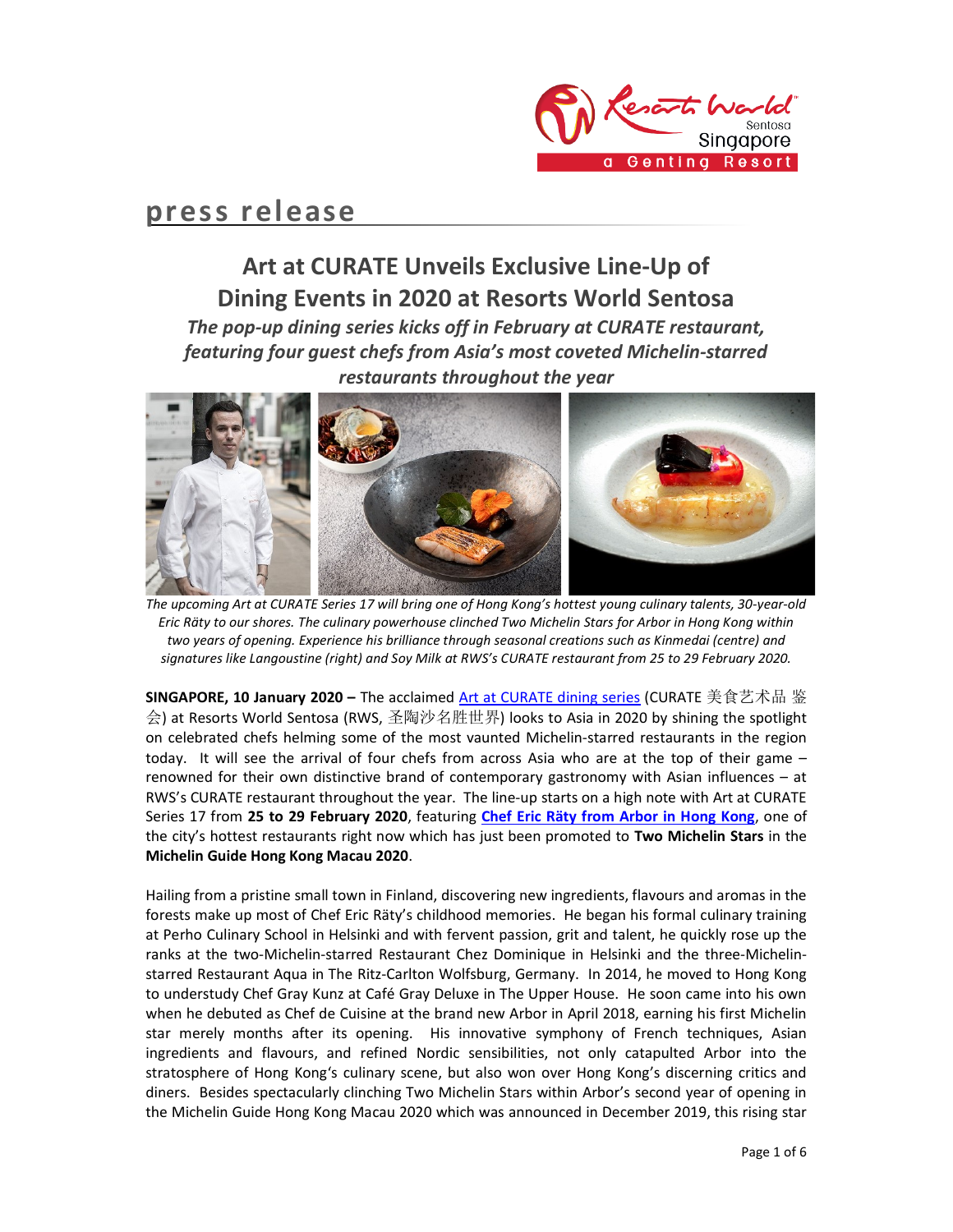was also recognized as one of Hong Kong's most exceptional young individuals in Hong Kong Prestige magazine's 40 under 40 2019 list.

Raising the curtains for Art at CURATE in the new year, Chef Eric Räty will be showcasing a mix of his signature and seasonal creations in February. This is the chef's first guest appearance in Singapore. "I want to always focus on the taste and feature seasonal produce, and to find ways of creating layers of flavours to highlight the main ingredient of each dish," said Chef Eric Räty. This philosophy is evident in his ever-evolving *Langoustine* which highlights the sweetness of the shellfish with Japanese fruit tomatoes, candied kombu and tomato consommé jelly, as well as his seasonal White Asparagus, gratinated with Shirako béchamel and served with zesty lemon coulis and buttery white miso hollandaise to lend subtly bright and savoury flavours to the delicate taste of white asparagus.

"I also like playing with contrast. I might start with a dish with a touch of spice, then some dishes with strong umami after having something really acidic," he added. Illustrating this is his Kinmedai dish made with fresh homemade kimchi that will be on the Art at CURATE dinner menu. Guests can also look forward to his signature Soy Milk dessert, the first dish he created for Arbor which reflects his tremendous creativity. The dessert is a unique yet balanced combination of sweet, rich soy milk, black soy beans candied with Okinawa dark sugar, the toasty flavour of roasted white chocolate, crispy, delicate sheets of yuba, and the final kick of salted duck egg yolks.

#### Booking details:

Art at CURATE Series 17 will be held at CURATE located at RWS (The Forum, Level 1) from 25 to 29 February 2020. The four-course lunch is available at S\$108++ per person, or S\$168++ with wine pairing and the eight-course dinner is available at S\$198++ per person, or S\$308++ with wine pairing. Reserve by 31 January 2020 to enjoy 15% off lunch. Or sign up as a RWS Invites member at www.rwsentosa.com/rwsinvites to enjoy exclusive members' rates of S\$88++ or S\$142++ for the lunch menus, and \$178++ or S\$282++ for the dinner menus.

Reservations can be made via (65) 6577 7288, curate@rwsentosa.com or www.rwsentosa.com/artat-curate. Reservations are strictly required. Please refer to Appendix A for menus.

#### Upcoming installations of Art at CURATE in 2020:

Art at CURATE Series 18 will present Bangkok's current leading force in the Thai fine-dining scene from 12 to 16 May – Chef de Cuisine and Owner Sujira 'Aom' Pongmorn and Chef Pâtissier Arisara "Paper" Chongphanitkul from the Michelin-starred Saawan. Celebrated for modernizing traditional Thai street food and desserts, Chef Aom is one of Bangkok's youngest chefs to be awarded a Michelin star while Chef Paper has been crowned Bangkok's best pastry chef. This time, diners will be pampered by a team of five that include both chefs, who will be personally whipping up their inspired style of contemporary Thai cuisine at CURATE restaurant.

Headlining the Art at CURATE Series 19 from 18 to 22 August is Frenchman Chef Arnaud Dunand Sauthier, Chef de Cuisine of the famous two-Michelin-starred Le Normandie at Mandarin Oriental Bangkok – widely considered as one of the city's best restaurants since it opened in 1958. His contemporary French cuisine promises stunning dishes with pure, precise flavours.

The final Art at CURATE of the year will be equally exciting as it will welcome Stefan Stiller, Chef-Owner of the two-Michelin-starred Tai'an Table in Shanghai. On top of being one of the most recognised and respected chefs in Shanghai after working there for 15 years, he is also the President of Bocuse d'Or Asia. His haute French cuisine with a local Chinese twist will be on showcase at Art at CURATE Series 20 from 27 to 31 October.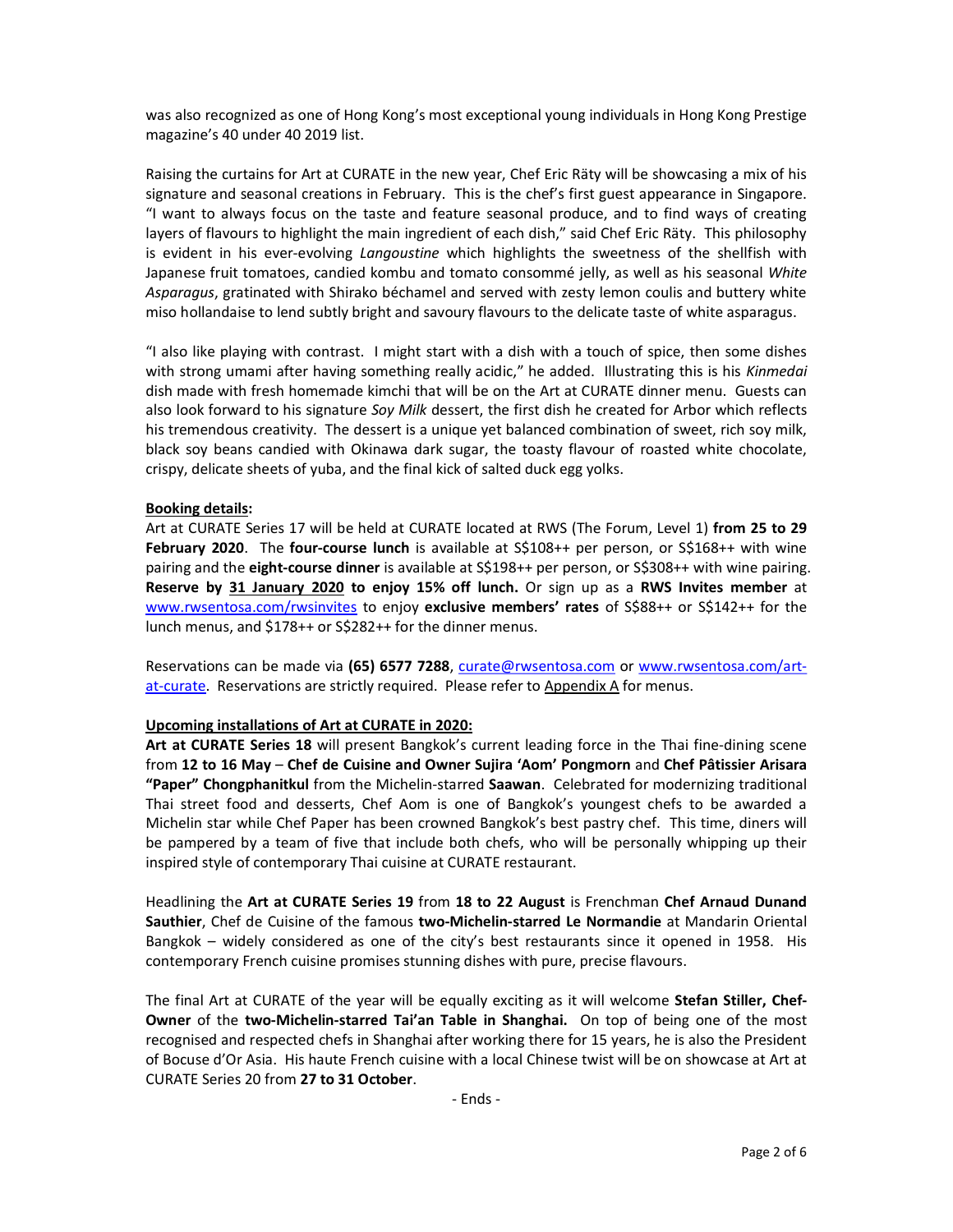### Profile of Chef Eric Räty Chef de Cuisine, Arbor (2 Michelin stars), Hong Kong

 "Innovation is an endless process, and challenges make us stronger. I am always inspired by my surrounding environment; it is what drives me to push my limits and create something that is everlasting."

Hailing from the pristine natural environment of Finland, Chef Eric Räty represents refined simplicity, purity of craft and vibrant innovation that matches perfectly with Arbor's enchanting, nature-rich concept.

A rising star in Hong Kong's fine dining scene, Eric's gastronomic journey officially began in 2005 at Perho Culinary School in Helsinki, Finland. Displaying genuine passion for his craft, he balanced his daytime lectures with demanding nights as a kitchen assistant at Restaurant Chez Dominique (2 Michelin stars). Receiving a world-class fine dining education from acclaimed chef Hans Välimäki and his star-studded team, Eric honed his skills and eventually joined as a full-time Commis Cook after graduation, working his way up from the bottom of the team. After four years at Chez Dominique, which Eric credits as the most influential years of his career, he departed as the restaurant's Chef de Partie in 2010 and accepted a Pastry Cook position at the 3 Michelin-starred Restaurant Aqua in Ritz Carlton Wolfsburg, Germany.

During a spectacular two-and-a-half years, Eric earned the title of Pastry Chef at Restaurant Aqua before accepting a golden opportunity to return to Chez Dominique as the restaurant's Head Chef. Craving new challenges, he then went on to create and lead the exciting new pop-up restaurant Sandlådan, before embarking on an adventure to Asia in 2014, where he became an understudy to Chef Gray Kunz at Café Gray Deluxe in The Upper House, Hong Kong and has been eagerly incorporating Asian sensations, ingredients and flavours into his culinary craft ever since. As Chef de Cuisine at Arbor, Eric brings measured skills, seasonal flair, sharp refinement and tasteful creativity to Hong Kong's spectacular dining scene. He earned his first Michelin star in the Michelin Guide Hong Kong Macau 2019, and was recently honoured with 2 Michelin stars in the guide's 2020 edition. In addition, Arbor is on 50 Best Discovery as voted by experts in The World's 50 Best Restaurants Academy.

Arbor is located on the 25<sup>th</sup> floor of H Queen's in Central, Hong Kong. Visit www.arbor-hk.com for more information.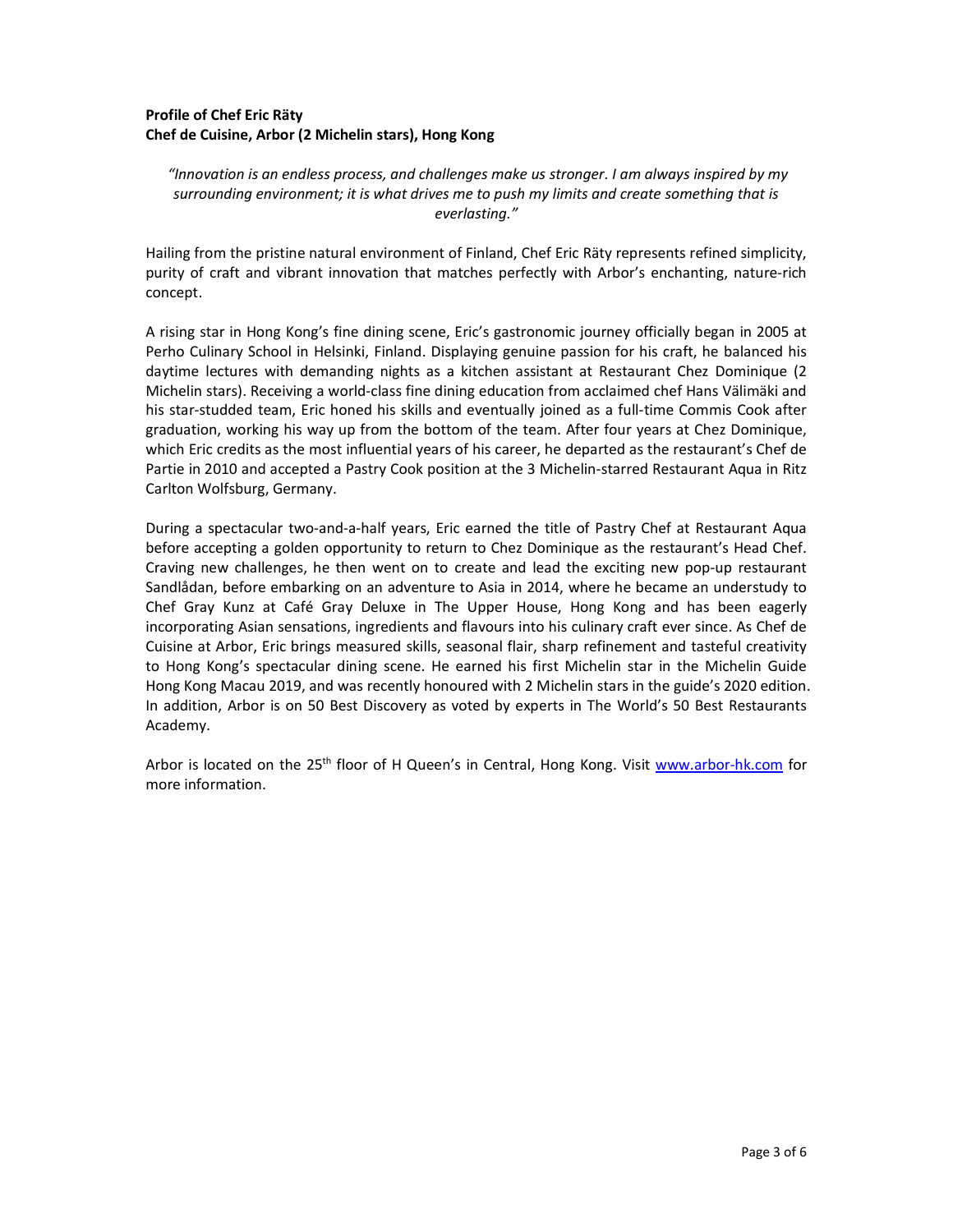#### ABOUT RESORTS WORLD SENTOSA

Resorts World Sentosa (RWS), Asia's premium lifestyle destination resort, is located on Singapore's resort island of Sentosa. Spanning 49 hectares, RWS is home to world-class attractions including Universal Studios Singapore, S.E.A. Aquarium, the Maritime Experiential Museum, Dolphin Island and Adventure Cove Waterpark. Complementing the adventure and adrenaline of its theme parks and attractions are six unique luxury hotels, the world-class Resorts World Convention Centre, a casino and the Asian flagship of a world-renowned destination spa. RWS offers award-winning dining experiences and exciting cuisines from around the world across its many renowned celebrity chef restaurants, establishing itself as a key player in Singapore's vibrant and diverse dining scene and a leading gourmet destination in Asia for epicureans. The integrated resort also offers world-class entertainment, from original resident productions to concerts and public shows such as Crane Dance and Lake of Dreams. RWS has been named "Best Integrated Resort" since 2011 for nine consecutive years at the TTG Travel Awards which recognises the best of Asia-Pacific's travel industry.

RWS is wholly owned by Genting Singapore, a company of the Genting Group. For more information, please visit www.rwsentosa.com.

 /ResortsWorldatSentosa @rwsentosa @rwsentosa @rwsdiningartisans #ArtAtCurate #comeforfood www.rwsentosablog.com

#### ABOUT CURATE

CURATE, part of Resorts World Sentosa's outstanding repertoire of award-winning dining establishments, provides a perennial stage exclusively for visiting Michelin chefs from around the world to showcase their finest culinary creations. It is Asia's first restaurant, located at RWS, dedicated to showcasing the Michelin star experience. Organised since 2016, the Art at CURATE dining series features four visiting guest chefs from Michelin-starred restaurants across the globe every year. The Art at CURATE 2020 dining series will feature a stellar line-up of Michelin-starred chefs renowned for their own distinctive brand of contemporary gastronomy with Asian influences. The gastronomic experience at CURATE is further complemented by an extraordinary wine cellar that houses a prized collection of 365 highly rated labels. CURATE restaurant is the winner of the Best Western Restaurant Fine Dining title at the RAS Epicurean Star Award 2019, as well as the Best Dining Experience category at the prestigious Singapore Tourism Awards in 2018. For more information, please visit www.rwsentosa.com/curate.

#### MEDIA CONTACTS

Resorts World Sentosa Chloe Li Tel: + 65 6577 9759 Email: chloe.myli@rwsentosa.com Ogilvy (for Resorts World Sentosa) Stephanie Chailert Tel: +65 6213 7969 Email: stephanie.chailert@ogilvy.com

#### EDITORS' NOTES

- 1. High resolution photographs can be downloaded from link: https://app.box.com/s/f6rforey2kmpjuka8nwl8kbaul5pi3r2
- 2. All photographs of Chef Eric Räty and dishes featured are to be attributed to: Arbor, Hong Kong. These images are for illustrative purposes only.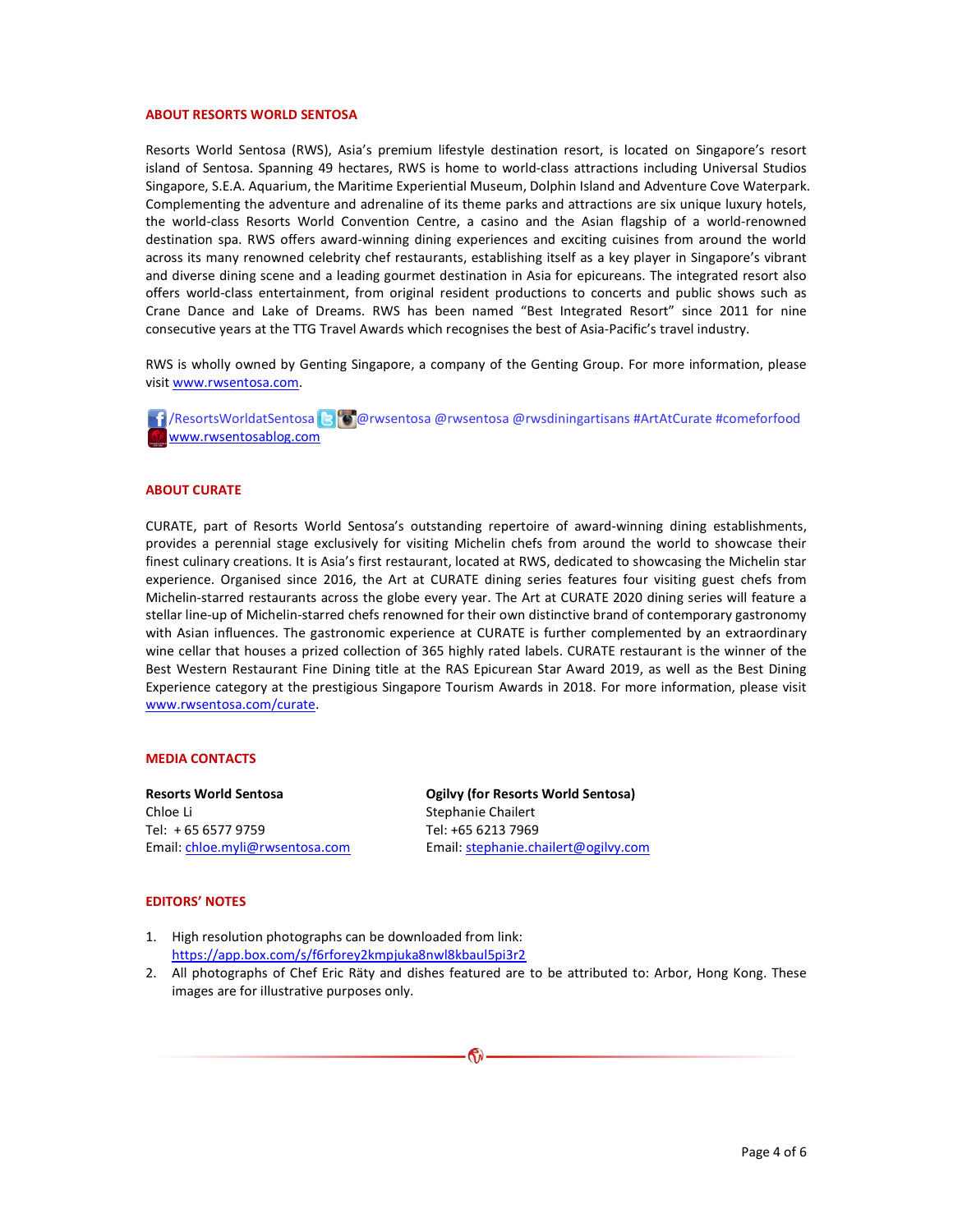## Appendix A: Menus



Art at CURATE Series 17 (25 – 29 February 2020) 4-course Lunch

> AMUSE BOUCHE CHEF ERIC RÄTY

## LANGOUSTINE

CHEF ERIC RÄTY

 WHITE ASPARAGUS CHEF ERIC RÄTY

BEEF TENDERLOIN CURATE

### SEA BUCKTHORN

GIN, BUTTERMILK, SANDDORN CURATE

PETIT FOURS